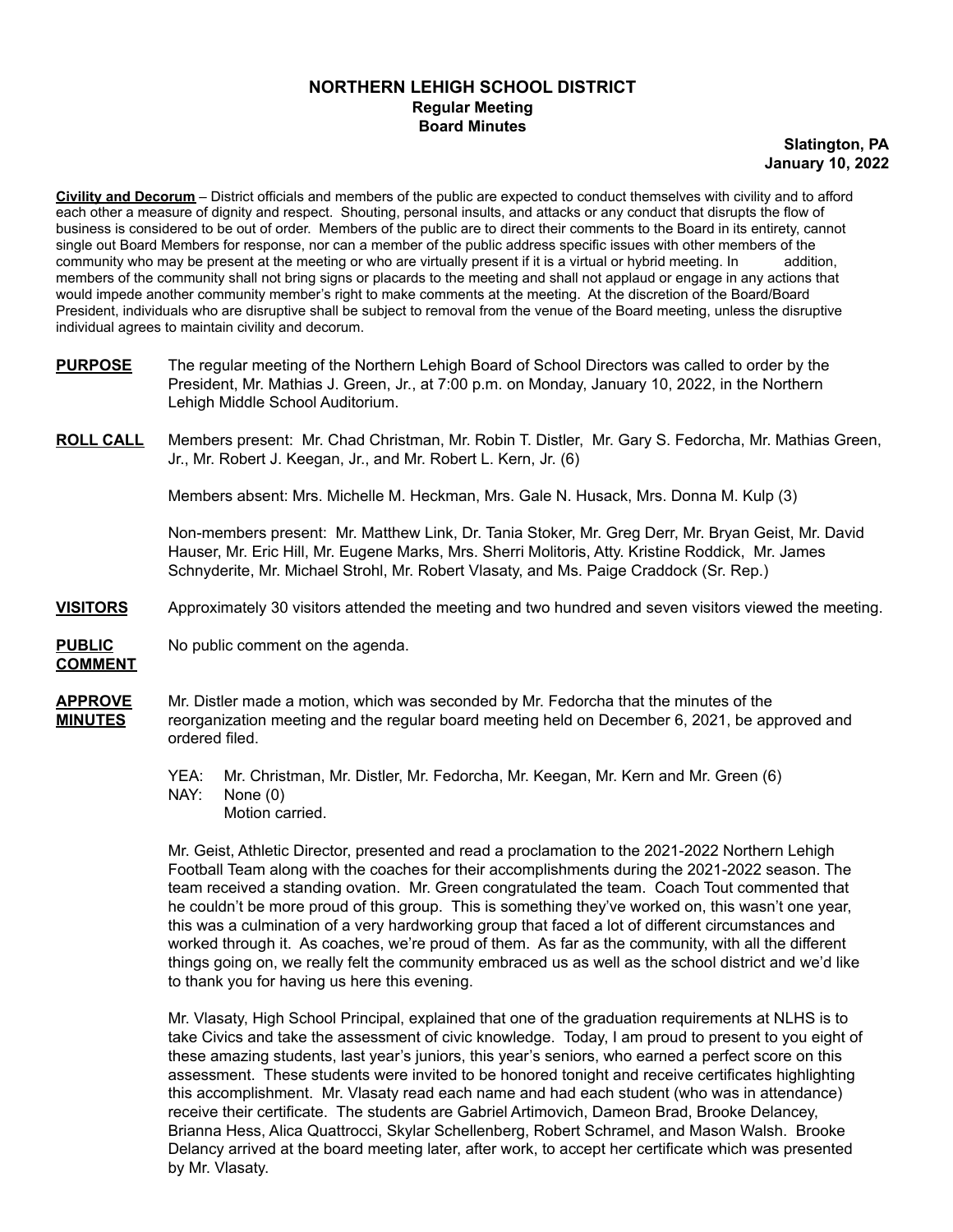## **SPECIAL** Carbon Lehigh Intermediate Unit - No report.

## **BOARD**

**REPORTS** Lehigh Career & Technical Institute - Mr. Fedorcha reported that there are three retirements from LCTI. They are losing their business manager, the Director, Dr. Rushton is also retiring and the Director's secretary is also retiring. They will be looking for a lot of top people. The number of people out there and qualified are very low, so it's going to be an interesting time. They did not elect a President to the board because the President who is going to be the new President, also was not seated, so he will be elected this month. They did elect a Vice President which is Paul Champagne from East Penn. Running smoothly to schedule to all the schools. If there's a snow day, they also do it virtually. Right now we are also in very low numbers of Covid and he's very happy to hear that.

## Legislative Report - No report.

Lehigh Carbon Community College - Mr. Green reported that LCCC approved their budget on Thursday night. The budget is up a little bit. Northern Lehigh's share is down a little over a thousand dollars. It will be on the agenda next month for approval.

Committee Reports and/or Meetings - The Policy Committee meeting was held this evening at 6:30 p.m. The remainder of the meetings were not held in January.

Student Representatives to the Board Report - Ms. Paige Craddock reported that Coffee and Convo will be on Thursday, January 13, at 6:00 p.m. in the Library. Keystones are being held currently tomorrow and then Wednesday and Thursday. Tomorrow is mathematics and then literature is online. Final exams are coming up January 20th and 21st. Scores for winter sports were Girls' Basketball, league records is 2-4 and overall record is 3-4. Boys' Basketball, league record is 1-4, overall 2-8. Wrestling, league record is 0-3, overall record is 2-8. The boys are playing tonight at home, good luck to them, and the girls are away. Lastly, a special happy birthday to Danielle because today is a very special birthday so she just wanted to say that and that is all she has for tonight.

## Solicitor's Report - No report.

Business Manager's Report - Mrs. Molitoris reported that distributed tonight at your board seats was your single audit report that will be on next month's board agenda for approval. Just drawing a little bit of highlight to that, there are three areas where there could be concerns for the budget. Either control deficiencies, significant deficiency or material deficiency. Material deficiency being the worst of them all. She is happy to report that this report is actually absolutely no findings. There was no control deficiency, no significant or no material deficiency. She's very proud of her staff for what they did this past year and she would commend them for a perfect audit on our account. The next thing that is on the board agenda is post issuance compliance. Every year we need to report on the EMMA website which is the municipal securities ruling board because the district has bonds. Every December 28th, she has to post out on that website our current budget, our current AFR and other information about the district. It will be enrollment, our revenue that we received from taxes, our millage rate, our 10 taxed highest taxpayers in our community and then she has to report to the board that that has been completed. That was done before our Christmas holiday break, so we are in compliance with our rulemaking board and filing that information. Next thing on the agenda is Act 1 Resolution. The Act 1 Resolution is on the agenda for approval this evening. We have to do one of two things. We either adopt a preliminary budget by January 31st of every year or we must pass a resolution stating that we will not raise our taxes over the index. Northern Lehigh's index this year is 4.6 percent and we are making a resolution not to raise our taxes over the adjusted index last year. The last thing distributed at your seats, what President Green already talked about, the LCCC budget is on there. It is a \$1,154 decrease and the CLIU budget which is a \$286 increase. Both of those will be on the agenda next month for approval. They're for you to review this month. If you have any questions, please reach out to us.

Mr. Green commended Mrs. Molitoris and her staff on the single audit report.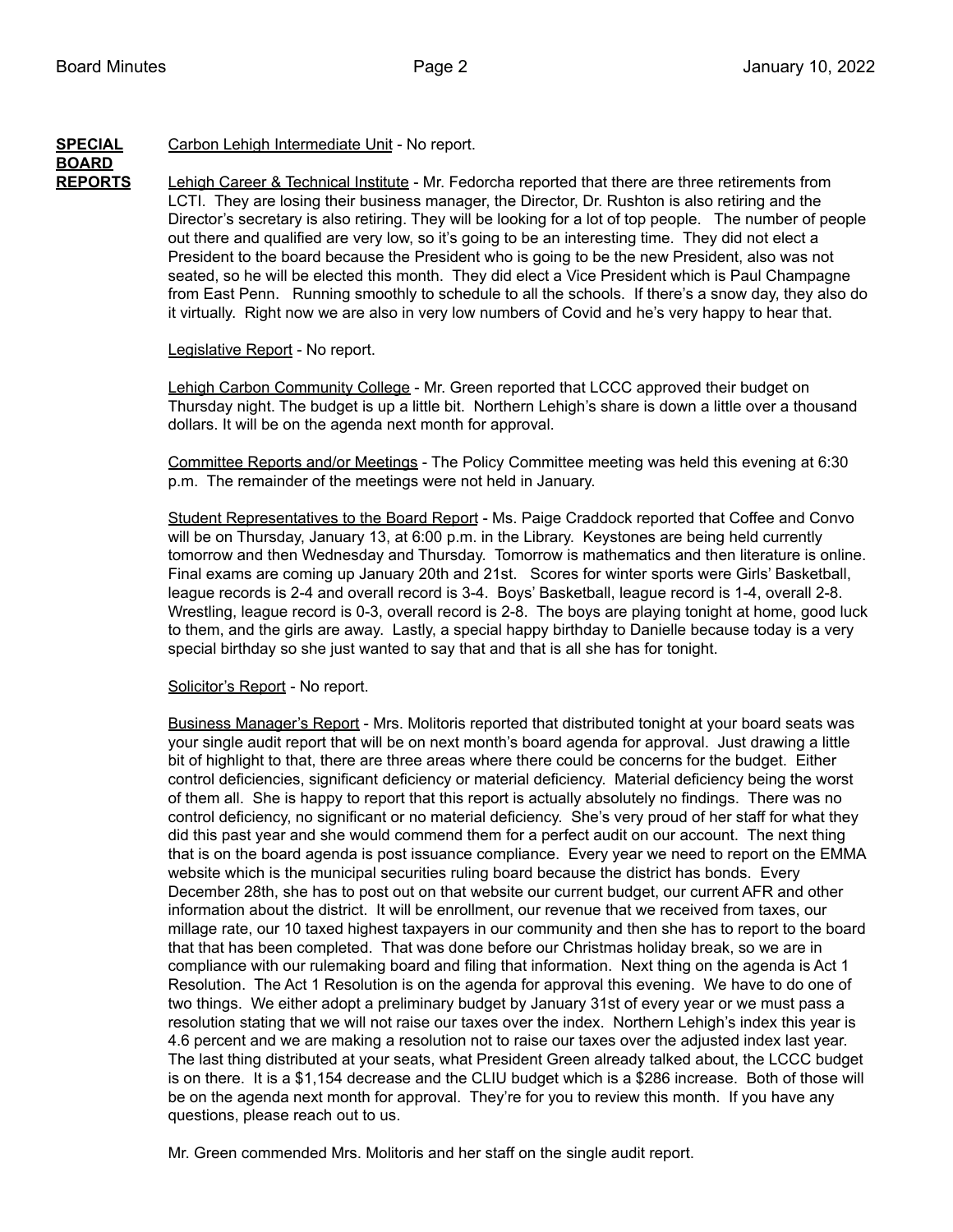**SPECIAL** Assistant Superintendent's Report - Dr. Stoker gave her report remotely. January is school board **BOARD** appreciation month, on behalf of the stakeholders in the Northern Lehigh School District, I would like **REPORTS** to take this opportunity to thank all of our board members for their dedication to the district. We (**cont.**) recognize and appreciate the time and effort you put into the governance of our school district every day. We also acknowledge that we are living through unique times in education and appreciate your continued leadership and support in navigating the pandemic. As a token of our appreciation, at each of the board members' places this evening is a library book that is being donated, on your behalf, to one of the school libraries. There is also a message of gratitude from our librarian and a sweet treat candy bar for you to enjoy. Our secondary librarian couldn't be with us this evening but asked me to share the following sentiment with you. Thank you to the board and administration for your continued support of the district libraries. Our district-wide library program remains active and impactful simultaneously adapting to meet the needs of our students and staff while remaining consistent with services to our school community. Your contributions and encouragement allow us to continue providing materials and resources to support our "bulldogs" in all aspects of life as they pursue personal success. You are appreciated. So, on behalf of all the Northern Lehigh School District stakeholders, thank you to each and every one of our school board members for all that you do. Next, Dr. Stoker provided the state testing update. District-wide we have started to administer the access for ELS or WIDA assessments in reading, writing, speaking and listening. These assessments which are given to our English Learners are designated to measure students proficiency in the English language. The testing window is January 6th to February 18th, which seems like a large window, however we do have a "skipped" amount of exams to administer during that time. Mrs. Mattiola, our English Language Development Program Teacher will be administering all of the assessments, which is very close to 100, to our nearly 30 students during that time while Mrs. Beller, our ELDP paraprofessional will continue to work with the students on their daily skills. It will be a tight squeeze getting all of the assessments in but we have a plan for accomplishing it under those time constraints and so far our program team is doing a really great job with that. Last week, as our student representative said, we started the Keystone exams at the high school. On Thursday, we started with Algebra I, then we two weather days that bumped our schedule a little it but, we will resume tomorrow with the remainder of the Algebra I assessment followed by Literature on Wednesday and Thursday and then Friday is the last day of winter Keystones and that will be used for makeups. There are 99 students scheduled to take the Algebra assessment and able to take Literature. There will be a lot of testing going on at the high school this weekend as well. Lastly, Dr. Stoker reported on the ESSER updates. Board members and the audience had paper handouts available of the ESSER grants. Each month we provide an update on spending with regard to the ESSER grants. These are presented and then posted to the NLSD website at [https://www.nlsd.org/Page/2607.](https://www.nlsd.org/Page/2607)

> Superintendent's Report - Mr. Link echoed Dr. Stoker's comments and recognition of the school board members for school board recognition month. He enjoys working with them. He enjoys the support that they give him and the administrative team and the teachers and all of the support staff. There's a lot of experience at the table with the school board directors. Mr. Link officially welcomed Mr. Christman, our newest school board member attending his first board meeting this evening. He has been working actively to go through the required school board training modules and he may be the fastest school board member to have completed them.

Mr. Link, Dr. Stoker and the building principals presented the Anti-Bullying Presentation which can be viewed through the NLSD website at:

[https://docs.google.com/presentation/d/e/2PACX-1vRnWNgSZwvFAq69Dvk5shN6Xq7yvFRzTKyOez](https://docs.google.com/presentation/d/e/2PACX-1vRnWNgSZwvFAq69Dvk5shN6Xq7yvFRzTKyOezo0VTKGombyw3ttNGDh-KrxxHrc-KqfFM6s9qxhKbG4/pub?start=true&loop=false&delayms=60000&slide=id.p) [o0VTKGombyw3ttNGDh-KrxxHrc-KqfFM6s9qxhKbG4/pub?start=true&loop=false&delayms=60000&sl](https://docs.google.com/presentation/d/e/2PACX-1vRnWNgSZwvFAq69Dvk5shN6Xq7yvFRzTKyOezo0VTKGombyw3ttNGDh-KrxxHrc-KqfFM6s9qxhKbG4/pub?start=true&loop=false&delayms=60000&slide=id.p) [ide=id.p](https://docs.google.com/presentation/d/e/2PACX-1vRnWNgSZwvFAq69Dvk5shN6Xq7yvFRzTKyOezo0VTKGombyw3ttNGDh-KrxxHrc-KqfFM6s9qxhKbG4/pub?start=true&loop=false&delayms=60000&slide=id.p)

Mr. Green asked if there were any questions from the audience. Mr. Fahringer commented that he had spoken a couple of weeks ago and he just wanted to say thank you to all of you for putting this together. It is much appreciated. He thinks it was needed, not hide from it. You guys face it head-on and he appreciates that greatly. Shows a lot of character. Every one of you principals, thank you very much, especially Mr. Breiner. He wanted to say thank you personally. When he spoke the last time, he was a little emotional. Mr. Breiner has been fantastic throughout every part of this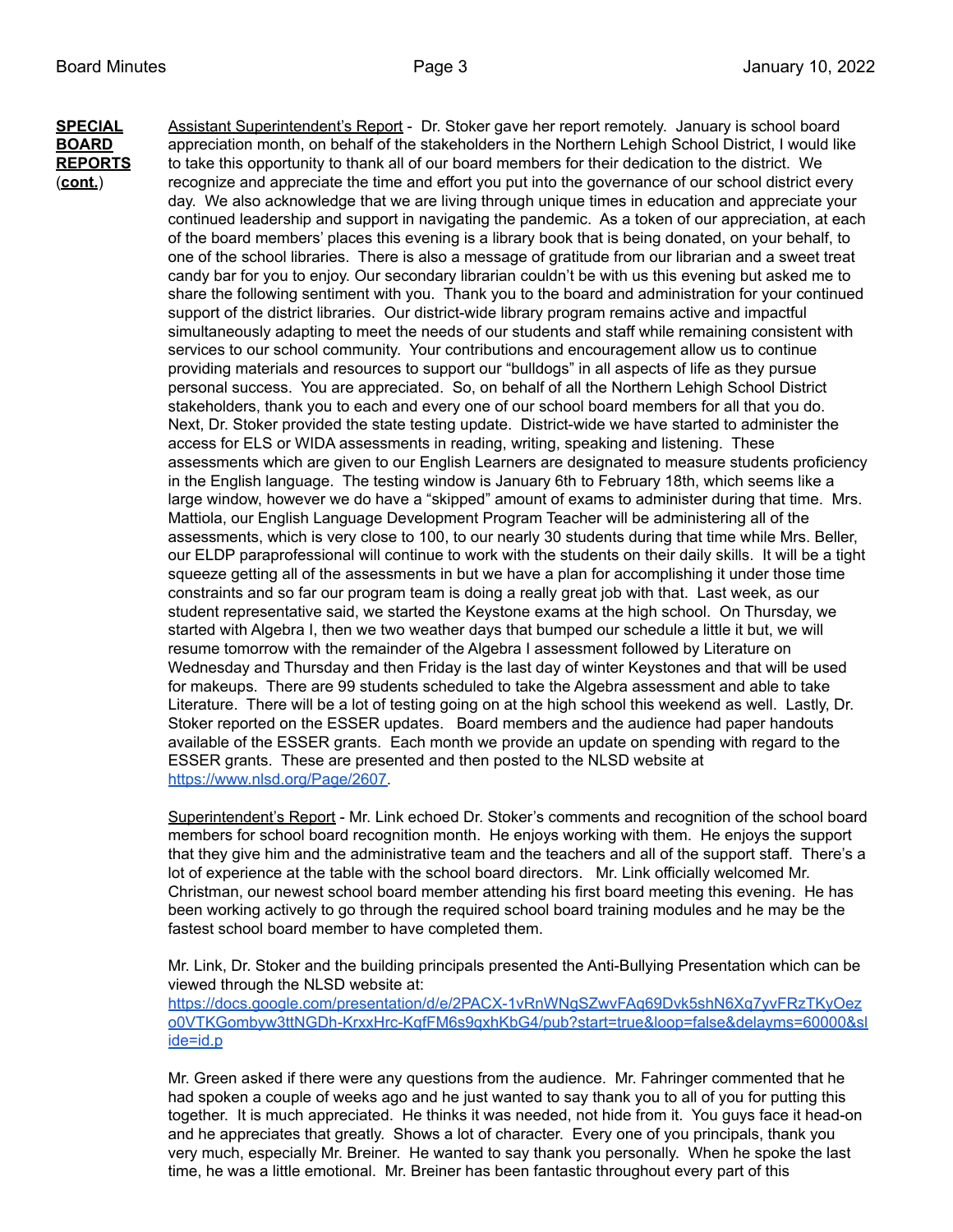# (**cont.**)

**SPECIAL** unpleasant situation. His communication skills are phenomenal. His empathy was there for us, even **BOARD** the hours this man works. You have a tremendous asset there. Mr. Green thanked Mr. Fahringer, **REPORTS** his family and son.

> Mr. Kern commented thank you principals for an outstanding presentation, very thorough. He does like to see the spiraling effect you have starting with kindergarten all the way up to high school. Two words that he didn't hear, that he's just going to tell you as an ex-administrator himself for many, many years–diversity and inclusion. He's assuming through the programs, you're directing at least some of those lessons towards those two issues which obviously are on the forefront for everybody. Other than that, he was very pleased that what he heard, what he sees and obviously it's a very difficult thing when you're dealing with bullying issues. Firsthand, it's very difficult for us as adults to control what comes out of a student's mouth and behavior. He wishes we had the magic dust that we could throw it on them and change their behavior and it's obviously impossible. So, a partnership with parents is essential and he appreciates your efforts and hard work.

> Mr. Link gave a mid-year review of the district goals. Mr. Link began by sharing the mission statement. Mr. Link did not read each goal, but shared the slide of the goal with the board members and audience. Achievement and Growth Goal– we want to see our students achieve academically, socially and emotionally and we want to see them continue to make growth. This year, we are in a hold pattern with the data we get from the state. However, we do have some local assessments we can use as predictors towards the big state assessments. At Peters Elementary School, there's been a focus on intervention. It's not often that he's going to say that we need to intervene with our kindergarten students coming in academically, but we do. A lot of times those students that may have been participating in a traditional pre-kindergarten type program or receiving support from their moms and dads and guardians in the household. We know things have kind of gone sideways since late 2019 and a lot of those children have not received traditional supports that they typically would receive even coming into kindergarten. So, in some ways we're already playing catch up with our kindergarten students. We're adapting the reading intervention schedule to allow us to accomodate more first and second grade students in our intervention groups. This was done to address learning loss. Keep in mind we have some students who are now second graders that haven't really had yet a traditional school year. Some of them were actually out all last school year because those families selected to learn virtually. We've done some scheduling changes with the staff that we have available. Mr. Schnyderite and his team have worked hard to rearrange those schedules. He's happy to say that he thinks we now have all our paraeducators in place at Peters Elementary school and we're deploying them in ways to work directly with the students that need the most assistance. Data meetings occurred in November and will be reoccurring over the next few months to examine the most current data related to student success. Slatington Elementary has WIN time, which stands for What I Need. Whatever that student needs, is what we're going to focus on during that time. So, WIN and core instructional times have been focused on slowing down to address learning gaps that are being identified. Tier I and Tier II academic interventions are occurring in reading and math during the WIN period. Students have been homogeneously grouped using STAR benchmark assessments and interventions are being planned and implemented with different groups in different classes. It's group specific intervention for kids that need the same type of support. We're not going to put them into an intervention group if they don't need that intervention. By the final STAR reading benchmark in June of 2022, our goal is that the percentage of students in the current 5th grade that are at or above benchmark will meet or exceed the percentages of students at or above benchmark for that cohort when tested in 2020. We're tracking cohorts. We want to measure the same group of kids at different times, different snapshots of the current year and through upcoming school years to see if that group of kids is making progress as they advance through the curriculum, knowing that the curriculum becomes more difficult each academic year. To accomplish this, an additional 9% of the students will need to be at or above benchmark. Northern Lehigh Middle School, still focusing on achievement and growth. Monthly benchmarking throughout the first two marking periods, conducted through the STAR, to inform instruction particularly in reading and literacy. Focus points are reviewed with teachers at each faculty meeting. We have already seen a reduction in a number of literacy skills indicated as being below a middle school level. Already, just through that intervention right there, really having teachers focus in on the data we have in our hands, we're seeing a reduction in students that are not at middle school level for literacy type skill sets. The Flex period has become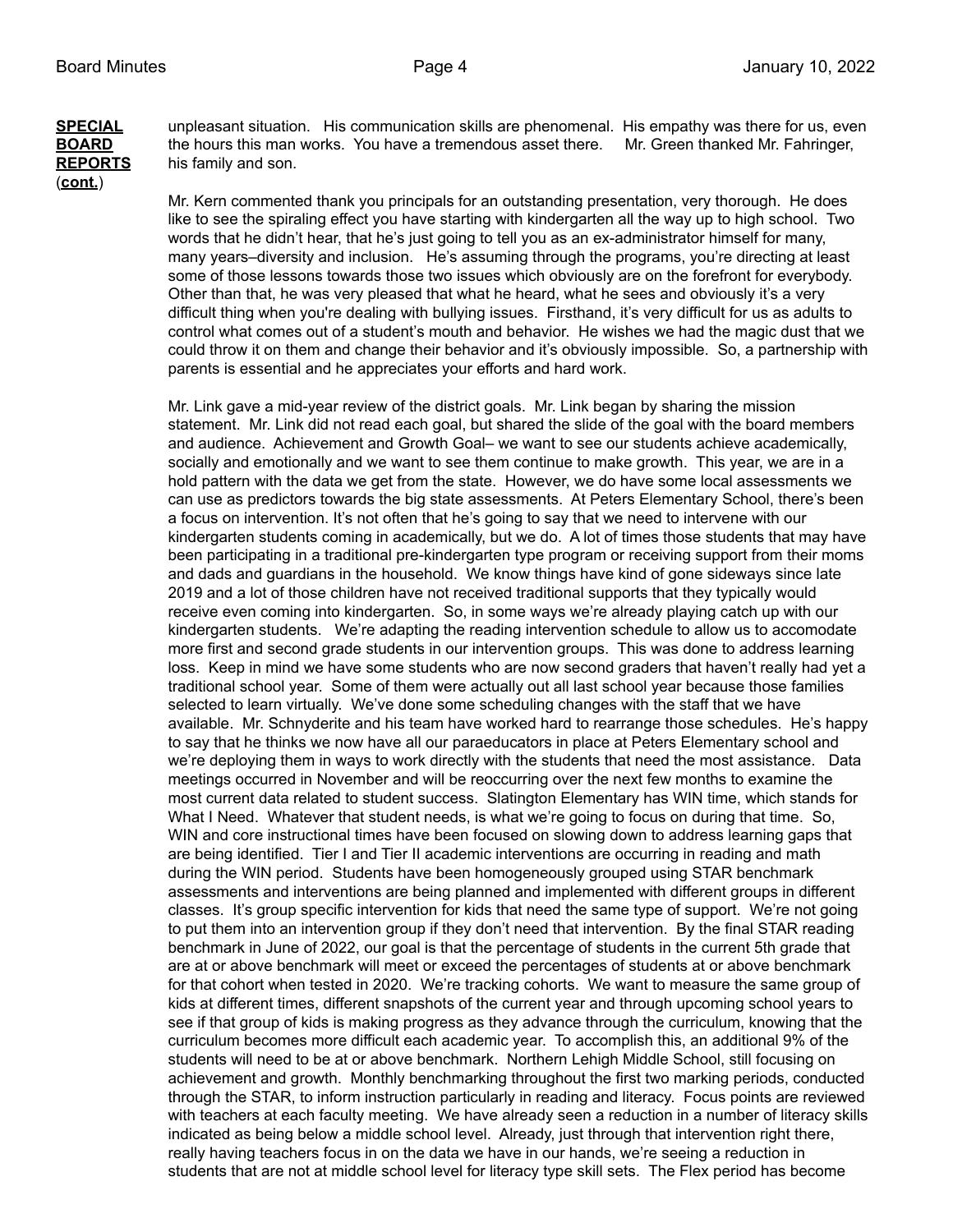**SPECIAL** more focused on targeting academic improvement. So, we had some time in the schedule at the **BOARD** middle school, that time is now dedicated towards academic improvement using the IXL platform, **REPORTS** that's another one of our software databases that we use to assess kids and warehouse data. (**cont.**) Weekly Flex lessons in both English language arts and mathematics are assigned to students for remediation or enrichment. An important part of this is we know that we have students that may be delayed, but we can't forget about the students that are on level or achieving at a higher level than it's anticipated. We want to continue to stretch those students as well. Mr. Hauser and his team are doing an excellent job with that. Similarly, we have implemented a band-focused flex period once per week to allow for more band enrichment and to foster growth in music education. We got a lot going on with our academics but a commitment that a group of administrators made to our school board kind of going into the pandemic was that we need to build up our number of students that want to be actively engaged in music education, build up our band numbers again, building up or color guard numbers again. Our band does amazing things with the small numbers that we have. We brought Mr. Carroll from the high school down to the middle school to work closely with Mr. Jonkman to kind of refill that pipeline as they go up into the high school. Finally for the middle school, administration has become an assessment audit. So, in other words, we look at the assessments we use to say, are they assessing what we want them to be assessing. Presently, look at teacher grades for standards and anchors alignment, frequency of standards anchors instruction and common assessment. How we kind of like to phrase this is, does the written curriculum align to the taught curriculum align to the assessed curriculum. There should be a thread that goes through all that, otherwise, we're missing the mark. We're not assessing what we're teaching and we're not teaching what's actually in the curriculum. That's part of a curriculum or rather an assessment in curriculum audit. Northern Lehigh High School was identified back in the 19-20 school year as being in need of targeted support and improvement. This is called a TIS plan, TIS designation for the 19-20 school year. This is specific to students that are either economically disadvantaged or have special needs. They have an individualized education plan. However, when the pandemic came here's another one of those times where they hit pause on receiving our data but also turning our data around to kind of re-evaluate as what we are doing at the public school district and giving us feedback, that has not occurred. So, we're like okay, where do we go with this? We know we need to improve on this. Feedback from the state was if you had that designation, then you still have that designation even if you can show evidence that you are out of that designation category. Doesn't necessarily make sense, but okay. He's happy to report that already through Mr. Vlasaty and his team, they were able to reduce the number of students that we're not heading to meet graduation requirements. Specific to that category of students because that's something that we're specifically measured on. Not only has the number of students in those categories not heading towards graduation reduced. We're actually increasing the ones that are heading towards graduation and our goal is to be greater than or equal to the state average of 91% and they're starting the process over again. We now almost have finished the first semester, so we're able to start using that data to identify new groups of students that are on the verge of falling into this designation category that we don't want to be in or are still currently in that we need to move out of it. District-wide for achievement and growth–through our ESSER III B funds, we are initiating after-school programs in each of the schools to address the academic needs of students that will be happening before this month ends. These programs will have a different focus in each building–literacy, tutoring, homework help, etc. Principals' are currently gauging interest of their staff for these. We're leading these sessions and student interests for participating. We hope to kick off our after-school programs at the end of January, beginning of February. We have allocated funds to run these programs for multiple years as permitted within the grant funding that we have received. The next goal area is the professional development goal. We know that we want our students to succeed. We have to provide the training and professional development tools and resources to our teachers to help our students to be able to succeed. District-wide for this current school year, professional development across the district has focused on our federal and state mandates, our district building initiatives a lot of what you've heard about in the previous slides focusing on achievement and growth, supporting staff with educational tools and instructional practices through the pandemic, engaging students and academics through differentiation of instruction and updating our curriculum. We are going through a massive curriculum overhaul right now K-12. Two hundred and forty plus document revisions are going on right now under the leadership of Mr. Pyne with the support of our curriculum council and teachers in every building. The majority of our in-house professional development has occurred on in-service days. So far, we've had six of them, another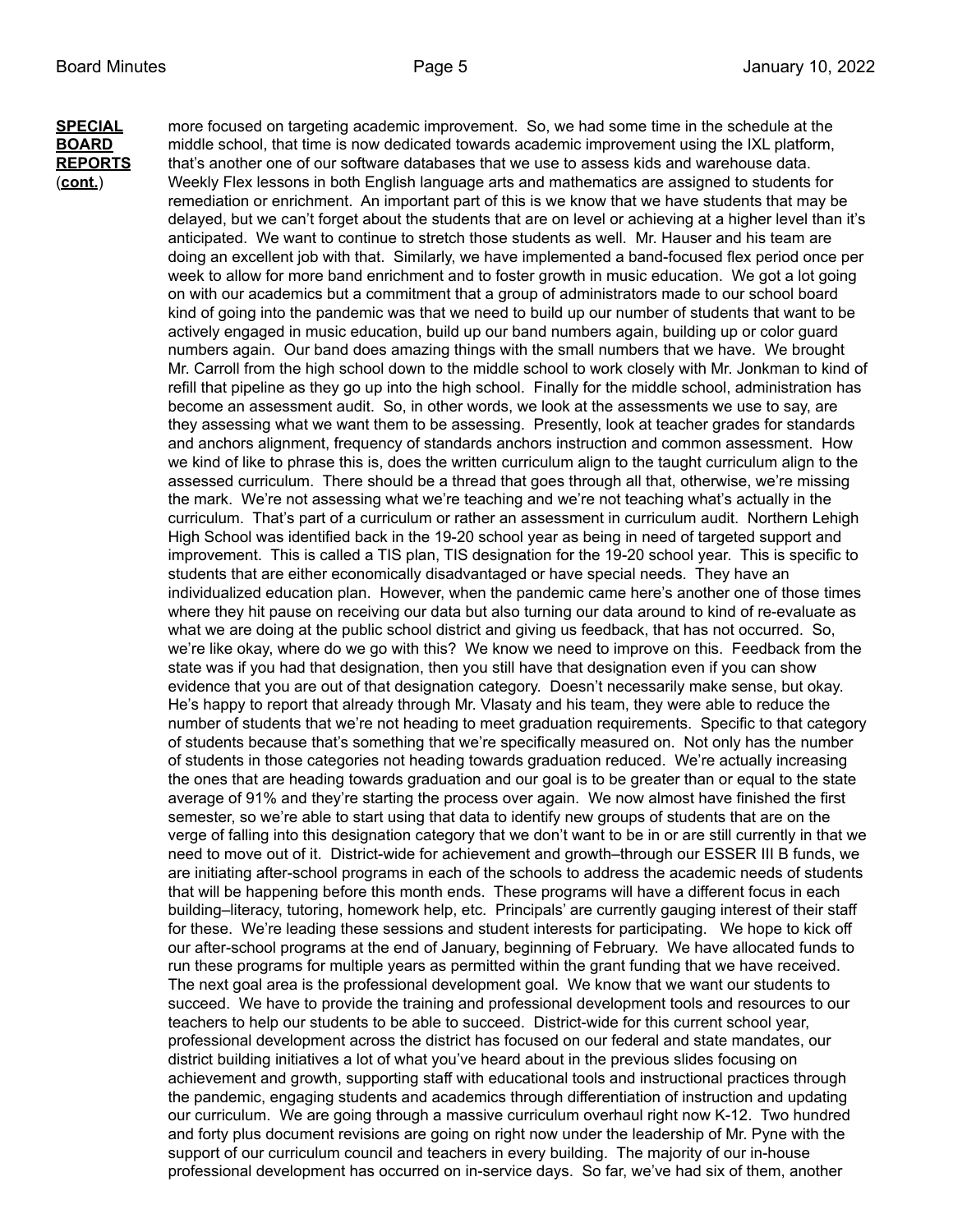**SPECIAL** one coming up on Monday. We have ten in the calendar total. We've utilized an administrative **BOARD** retreat for our own professional development as administrators. That took place in the summer. New **REPORTS** teacher induction days, faculty meetings, small group or one-on-one sessions, synchronous and (**cont.**) asynchronous type modules for our faculty. Professional development has been facilitated by district and building administrators, school psychologists, our school police officers, our school nurses, teacher leaders, our technology integration specialists as well as external supports such as our opening day speaker, Jonathan Mooney, focusing on climate and culture, I4TL, Imagine Learning and Read180, our curriculum package. As part of that partnership with them, they send trainers to work with our administrative team and professional support staff. PASS is one of the surveys we've recently took, our student took to give us feedback again on culture and climate in the buildings and Center for Humanistic Change and of course there's certain things we have to be aware of legally so that we stay in compliance with what we're doing and we often look to our law firm King Spry for those type of professional development sessions. Culture and Climate–we know that people are stressed right now, students, our employees, our community members because of everything that's going on in the world right now. We need to be able to say that we want to support them through all this so they can continue to function at a high level. District-wide, we had one of our CPI, Crisis Prevention Intervention, instructor's was recertified in non-violent crisis intervention with a focus on trauma-informed care through our train-the-trainer model. At this point in the school year, all paraprofessionals and the crisis team at Peters Elementary school have been recertified. We've had two district personnel become certified trainers so they can train our people in-house. We've added Character Strong to our Middle School Emotional Support classroom to address social emotional learning for students with special needs. Every building in our district has a Threat Assessment Team to review, discuss and follow up on any threats. The Middle School has built a new, strong partnership with the Crime Victims Council. Coffee and Convos are going on at the secondary level and parent engagement meetings continue to go on at the elementary level. Time is given during team meetings to discuss students experiencing Adverse Childhood Experiences and how the impact of these events may be manifesting in the classroom or other school environments. The High School is working directly with the CLIU consultants to address trauma-informed care, social emotional learning and self care. Instructional Technology Goals–since March 2019 instructional technology has taken on not only a new meaning but is needed at a level we've never seen before. We were at a place going into the pandemic that some school districts were not, only because of the amount of technology that we had readily available not only for our employees but for our students. And, to be able to push that out into the home setting fairly quickly. Yes, we had some learning to do and yes, we had to kind of figure some things out as we went but we were in a place where we could say, okay, we're going to switch to virtual learning quickly and that's because of instructional technology that we had available at that time in the district and it's only grown since then. This year as we continue to add to or upgrade technology, this year we targeted Peters Elementary and Slatington Elementary. Every student was given a new Chromebook. We installed 16 new interactive projectors in the high school classroom. The technology department has worked with our Assistant Superintendent and the Director of Instructional Technology, Curriculum and Instruction on the implementation of EdInsight and BrightBytes. This is a data collection type of tools, data analysis, and data warehousing. We can use all that to better form our decisions as they relate to curriculum. Ultimately, our technology department is kind of like our special forces of technology. When somebody needs something in the classroom, or in one of the buildings or up at the administration building, we put in a work ticket and Mr. Hill's team responds usually within the hour and we have someone deployed to that site to try to fix it. However, if we know that we have something that we're going to need ahead of time, they get there early, they set everything up and they stay late to break it all down. This is the first time we're doing this type of presentation in this auditorium and so far I'm very happy with how they're going. District Operations Goal–this has to do with the actual kind of physical plant of the district. Some things that we have achieved either at the end of last school year or during this school year, we are at the beginning stages of a new middle school kitchen renovation and upgrade funded through ESSERS. The equipment has been ordered, it's being manufactured. All indicators are that it will be on-site the first day after school ends. Reorganization of our business and HR office and food services offices due to mid-year retirements resulting in reduction in personnel costs while ensuring continuity of services. Through that restructuring, we're able to decrease some costs but also have enough staffing available where the work continues and we're ready to do it. The new playground was installed at Peters Elementary resulting in a safer play area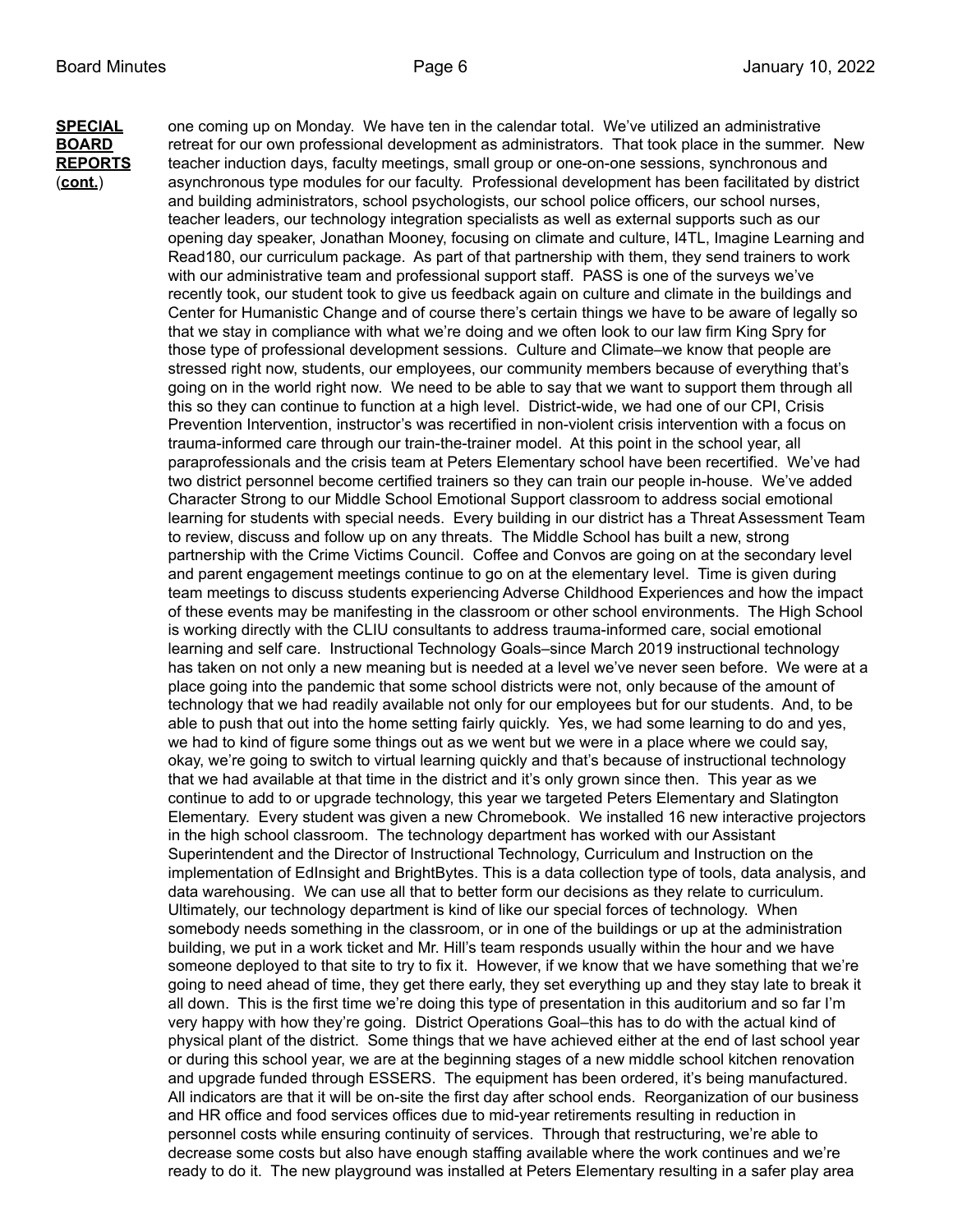**SPECIAL** which also meets industry standards for accessibility. We secured a new five-year contract with **BOARD** Brandywine Transportation. We've been very fortunate with our bus drivers, van drivers and aides. **REPORTS** Installation of new 4G Safe Transport GPS devices on school buses and vans. Installation of (**cont.**) upgraded docking stations for bus camera hard drives and updated associated computer software.

> Mr. Green thanked Mr. Link for the presentation. Mr. Green instructed the board that they will be doing a mid-year evaluation of the Superintendent and he would be distributing the packets.

Mr. Link reviewed the NLSD Health & Safety Plan. Part of the requirements for school districts now is that every six months we have to do a public review of the Health & Safety Plan of anything that has changed. We made some changes right before winter break and then we made some changes right after winter break. The most recent changes occurred on our first day back from winter break and those were the last revisions. Tomorrow on the website, the date of last review will be switched to January 11th. When we began, we had the very stringent kind of quarantining and isolation policies. Before winter break, we switched that to quarantining if you're a close contact, if you're symptomatic with some caveats to that. Guidance changed with no forewarning from the CDC near the end of winter break. We reviewed that and we spent a lot of time administratively reviewing different iterations that we went through. What we have here, in particular in the contact tracing, isolation and quarantine section is that it's kind of a hybrid of what we were doing before winter break. The guidance released by the CDC and or PA Department of Health during the winter break resulting in what you see here in front of you. Most significantly, the isolation time for people that test positive is now five days. Day zero remains the day that they first had symptoms or if they're asymptomatic, the date that they were tested. They can end isolation when they are fever-free without the aid of fever-reducing medicine and their other symptoms are decreasing. We strongly encourage a student or employee to wear a mask for five consecutive days after ending isolation. CDC language, PA Department of Health language must collectively, we decided to go with strongly encouraged because that was a decision the school district made even prior to the revisions when we went masks optional. Student employee close contacts we still have to identify who close contacts are, that's a state requirement. We still post those numbers on our district website at the end of each day and every Friday he submits a report to the Department of Education on the number of close contacts and the number of people that actually tested positive that were in our buildings. Will still notify parents however we changed that a little bit as well. It's not necessarily a phone call from the nurse to a parent what we realize now is we can use our community outreach system to connect just to the families that need to be connected and let them know if their son or daughter is a close contact or not and that it's recommended that they quarantine for the required amount of time but if they're symptomatic, they must quarantine. All household members of positive cases must quarantine whether they have symptoms or not, unless they are fully vaccinated or had COVID-19 within the last 90 days and remain symptom free. So those are the significant changes that we're going to share in a review this evening and we're looking to post this up on our website tomorrow with a new date for review.

Mr. Green asked for comments or questions. An audience member spoke but the first part was inaudible. If there's five people living in my house and only three people are testing positive, she just thinks it's unfair that the kids that are in that household, like I might have a college student who has been in her bedroom the whole entire time, yet my two kids would have to stay home for five days. It's not fair to them, they're missing too much school, they're struggling. Mr. Link commented, so again, our data is district-wide data, he can't speak to individual households. He would encourage you to reach out to the building principals to see what we can do to support them more directly while they're quarantined. He is happy that the quarantine time has been reduced, cut in half. Audience member commented that she thinks a doctor should be able to make the call to say that if a child has symptoms then they should stay home. If they have no symptoms, they should be going to school up until the point that they develop symptoms. Once they develop symptoms, then they should stay home. Mr. Link commented that he respectfully disagrees, but thank you. Mr. King, an audience member, commented that over Christmas in his house, he slept right next to his wife without a care in the world, couldn't catch it if he tried. The hospitals are allowing staff members to go back that are actually testing positive because they're vaccinated but yet we're telling people that in your household you may or may not actually have COVID, so you need to lose educational class time. He knows it's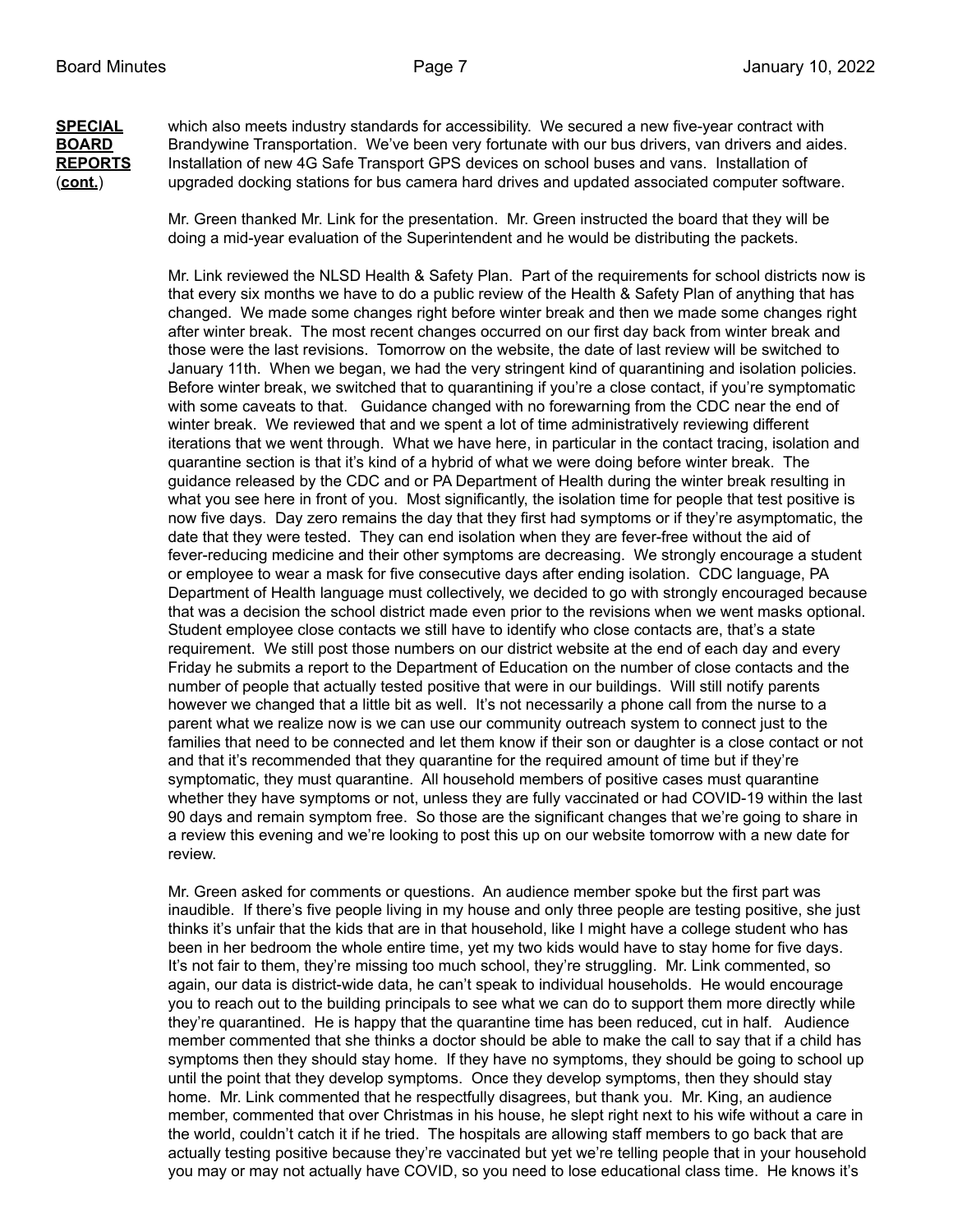| <b>SPECIAL</b><br><b>BOARD</b><br><b>REPORTS</b><br>$(cont.)$ | guidance. He knows you guys are doing what you're told to do on this but you can't (inaudible). Mr.<br>Link commented that he's working off what he sees in the district, the trends that we're seeing for<br>household spread. He can't speak to the community or individual household members. |  |  |  |
|---------------------------------------------------------------|--------------------------------------------------------------------------------------------------------------------------------------------------------------------------------------------------------------------------------------------------------------------------------------------------|--|--|--|
|                                                               | Mr. Green commented that members have an ethics form in front of them that needs to be filled out<br>by May 1, and returned.                                                                                                                                                                     |  |  |  |
| Executive<br>Session                                          | An executive session was held at 6:00 p.m. at the Middle School Library for the purpose of personnel.                                                                                                                                                                                            |  |  |  |
| <b>PERSONNEL</b>                                              | Mr. Keegan made a motion, which was seconded by Mr. Kern, that the Board of Education approves the<br>following personnel items:                                                                                                                                                                 |  |  |  |
| Retirement/<br>Resignations<br>T. Mertus                      | With regret, accept the retirement resignation of Thomas Mertus from his position as Special<br>Education Teacher at Slatington Elementary, effective January 7, 2022. Mr. Mertus will be retiring<br>from the Northern Lehigh School District after 17.5 years of service.                      |  |  |  |
| M. Wagner                                                     | With regret, accept the retirement resignation of Melissa Wagner from her position as Confidential<br>Administrative Assistant to the Superintendent, effective April 13, 2022. Mrs. Wagner will be retiring<br>from the Northern Lehigh School District after 1.5 years of service.             |  |  |  |
| N. Kaercher                                                   | Accept the resignation of Nicole Kaercher from her position as Instructional Paraprofessional at<br>Slatington Elementary, effective December 17, 2021.                                                                                                                                          |  |  |  |
| T. Battista                                                   | Accept the resignation of Thomas Battista from his position as Substitute Teacher, effective<br>immediately.                                                                                                                                                                                     |  |  |  |
| W. Brown                                                      | Accept the resignation of Wendy Brown from her position as Substitute Cafeteria Worker, effective<br>November 29, 2021.                                                                                                                                                                          |  |  |  |
| M. Filchner                                                   | Accept the resignation of Megan Filchner from her position as Head Cheering Coach, effective<br>December 8, 2021.                                                                                                                                                                                |  |  |  |
| S. Yesik                                                      | Accept the resignation of Susan Yesik as Cook's Helper at the Middle School, effective December 22,<br>2021.                                                                                                                                                                                     |  |  |  |
| K. Farber                                                     | Rescind the motion appointing Katherine Farber, Fall HS Intramural that was approved at the May 10,<br>2021 school board meeting, due to lack of student participation.                                                                                                                          |  |  |  |
| Appointment                                                   | Earl Loch*                                                                                                                                                                                                                                                                                       |  |  |  |
| Non-<br>Instructional                                         | Assignment:<br>Maintenance<br>\$18.49/hour<br>Salary:                                                                                                                                                                                                                                            |  |  |  |
|                                                               | Effective:<br>December 27, 2021                                                                                                                                                                                                                                                                  |  |  |  |
|                                                               | *60 Working Day Probationary Period                                                                                                                                                                                                                                                              |  |  |  |
|                                                               | Susan Yesik*                                                                                                                                                                                                                                                                                     |  |  |  |
|                                                               | Custodian<br>Assignment:                                                                                                                                                                                                                                                                         |  |  |  |
|                                                               | \$16.21/hour<br>Salary:<br>Effective:<br>January 3, 2022                                                                                                                                                                                                                                         |  |  |  |
|                                                               | *60 Working Day Probationary Period                                                                                                                                                                                                                                                              |  |  |  |
|                                                               | Sara Duncan*                                                                                                                                                                                                                                                                                     |  |  |  |
|                                                               | Cook's Helper<br>Assignment:                                                                                                                                                                                                                                                                     |  |  |  |
|                                                               | \$13.50/hour<br>Salary:                                                                                                                                                                                                                                                                          |  |  |  |
|                                                               | January 12, 2022<br>Effective:<br>*60 Working Day Probationary Period                                                                                                                                                                                                                            |  |  |  |
|                                                               |                                                                                                                                                                                                                                                                                                  |  |  |  |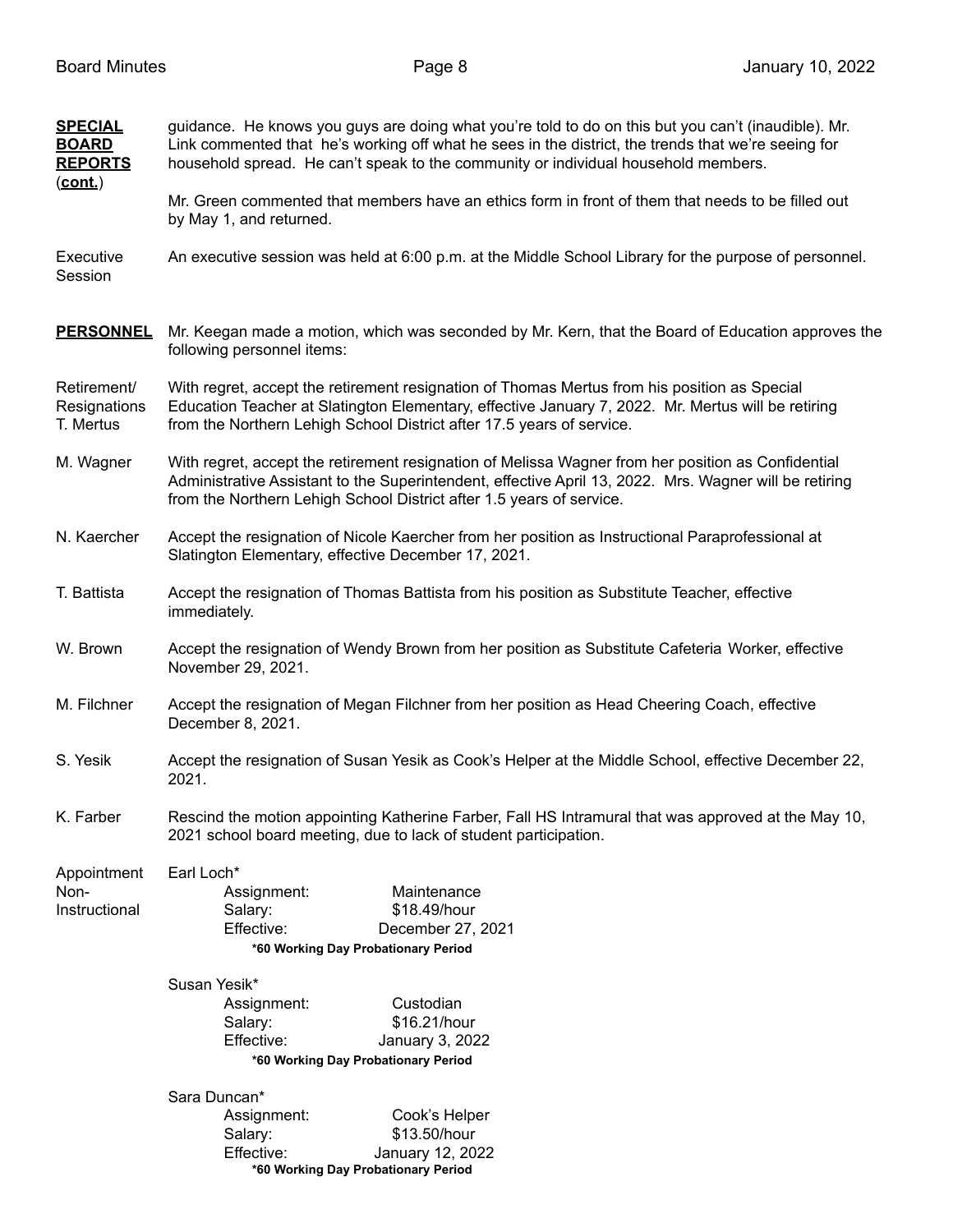## **PERSONNEL**

## (**cont.**)

- Family/ Approve the request of employee #7322 to take an unpaid medical leave of absence beginning on Medical December 7, 2021, for their own medical reasons. Employee plans to return to their position on Leave January 3, 2022, or upon release from their physician.
	- Approve the request of employee #5130 to take a medical leave of absence beginning on February 23, 2022, for their own medical reasons. Employee is requesting to use accumulated sick days. Upon exhaustion of eligible days, employee is requesting a family medical leave. Employee plans to return to their position upon release from their physician.
- Game Motion to appoint the following list of people as Game Workers for the 2021-2022 school year. Game Workers workers consist of ticket sellers and takers, game announcers, scoreboard operators, timers, field 2021-2022 judges and scorekeepers. Rate of pay is consistent with the rates approved on the 2021-2022 Supplemental Personnel Salary Schedule:
	- Diana Detweiler

## Substitute Motion to approve the appointment of the following individual as a substitute paraprofessional for the Non- 2021-2022 school year at the 2021-2022 substitute rate as approved on the Supplemental Personnel Instructional Salary Schedule:

Brittany Tremper - Peters Elementary Only

| Co-<br>Curricular<br>Appointments<br>2021-2022 | Gregory King<br>Zachary Merkle<br>Megan Filchner<br>Michele Richards                                                                                                     |                               | Fall HS Intramural<br>Fall HS Intramural<br><b>Cheerleading Advisor</b><br><b>Cheerleading Advisor</b> | \$554.40 (Adjusted Amount)<br>\$369.60<br>\$1746 (Adjusted Amount)<br>\$1746                      |  |
|------------------------------------------------|--------------------------------------------------------------------------------------------------------------------------------------------------------------------------|-------------------------------|--------------------------------------------------------------------------------------------------------|---------------------------------------------------------------------------------------------------|--|
| Bus Drivers/<br>Aides                          | Motion to approve the following bus drivers/aides from Brandywine Transportation to transport<br>Northern Lehigh School District students for the 2021-2022 school year: |                               |                                                                                                        |                                                                                                   |  |
|                                                |                                                                                                                                                                          | Kevin Barrett - Bus Driver    | Annette Kopicz - Van Driver/Aide                                                                       |                                                                                                   |  |
|                                                | YEA:<br>NAY:                                                                                                                                                             | None $(0)$<br>Motion carried. |                                                                                                        | Mr. Christman, Mr. Distler, Mr. Fedorcha, Mr. Keegan, Mr. Kern and Mr. Green (6)                  |  |
| <b>POLICY</b>                                  | Mr. Fedorcha made a motion, which was seconded by Mr. Distler, that the Board of Education<br>approves the following policy item:                                        |                               |                                                                                                        |                                                                                                   |  |
| <b>Board Policy</b><br>First<br>Reading        | Approve school board policy #137.1 - Extracurricular Participation by Home Education Students -<br>Programs, as presented after the first reading.                       |                               |                                                                                                        |                                                                                                   |  |
|                                                | Approve school board policy #146.1 - Trauma-Informed Approach - Programs, as presented after the<br>first reading.                                                       |                               |                                                                                                        |                                                                                                   |  |
|                                                | Approve school board policy #236.1 - Threat Assessment - Pupils, as presented after the first reading.                                                                   |                               |                                                                                                        |                                                                                                   |  |
|                                                |                                                                                                                                                                          | after the first reading.      |                                                                                                        | Approve school board policy #805 - Emergency Preparedness and Response - Operations, as presented |  |
|                                                |                                                                                                                                                                          |                               |                                                                                                        |                                                                                                   |  |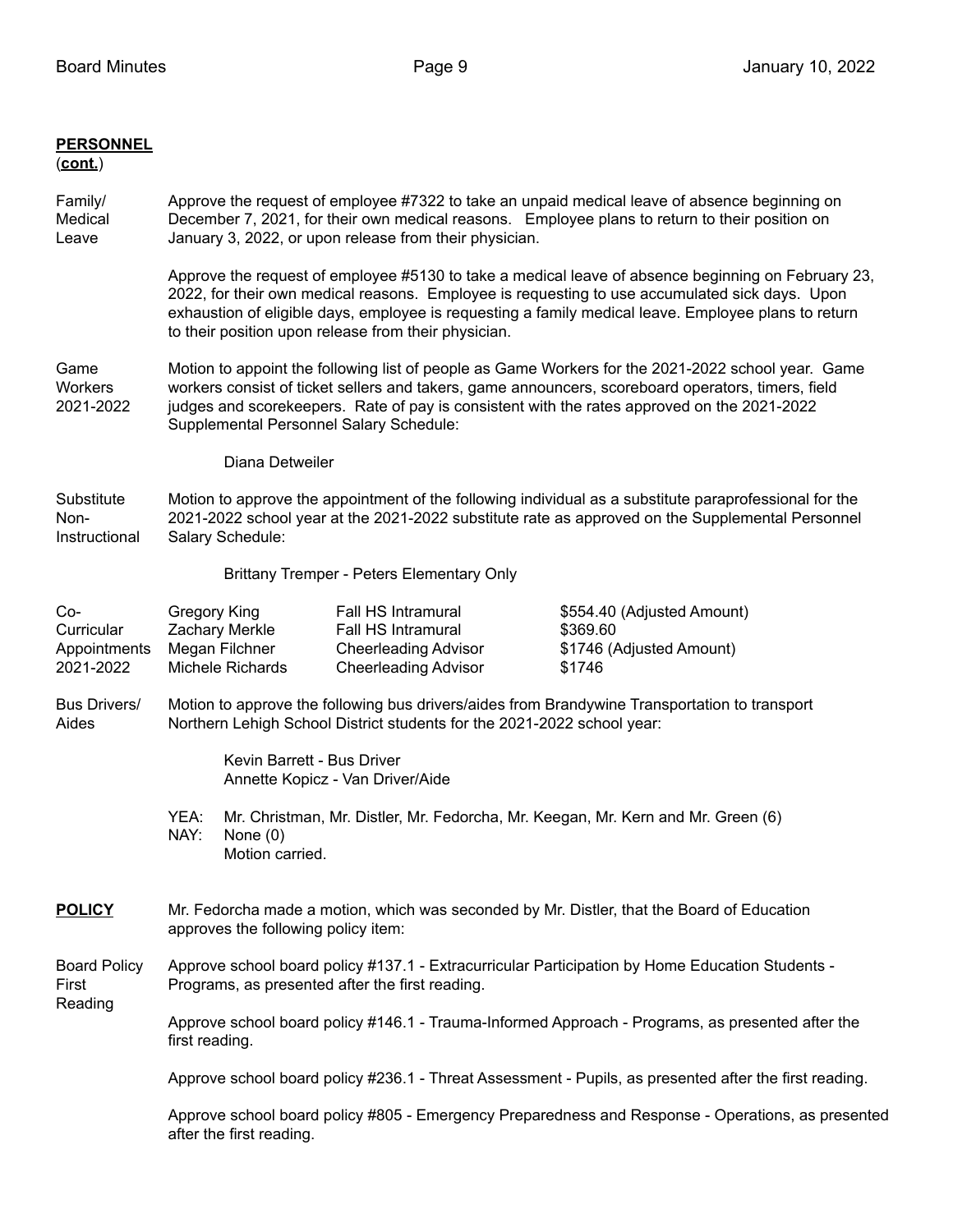| <b>POLICY</b><br>$(cont.)$     | Approve school board policy #805.2 - School Security Personnel - Operations, as presented after the<br>first reading.                                                                                                                                             |  |  |  |
|--------------------------------|-------------------------------------------------------------------------------------------------------------------------------------------------------------------------------------------------------------------------------------------------------------------|--|--|--|
|                                | Mr. Christman, Mr. Distler, Mr. Fedorcha, Mr. Keegan, Mr. Kern and Mr. Green (6)<br>YEA:<br>NAY:<br>None $(0)$<br>Motion carried.                                                                                                                                 |  |  |  |
| <b>CONFER</b><br><b>ENCES</b>  | Mr. Fedorcha made a motion, which was seconded by Mr. Kern, that the Board of Education<br>approves the following conference items:                                                                                                                               |  |  |  |
| K. Tiedeman                    | Krystle Tiedeman - PSLA Annual Conference - April 21-23, 2022 - Hershey Lodge - Hershey, PA -<br>Registration: \$200.00; Lodging: \$379.98; Travel: \$83.44; Meals: \$55.00 - Total Approximate Cost:<br>\$718.42 - Funding: High School Budget                   |  |  |  |
| S. Green                       | Shawn Green - PSLA Annual Conference - April 21-23, 2022 - Hershey Lodge - Hershey, PA -<br>Registration \$250.00; Lodging: \$379.98; Travel: \$95.94; Meals: \$55.00 - Total Approximate Cost:<br>\$780.92 - Funding: Peters/Slatington Elementary Budget        |  |  |  |
| M. Dotta                       | Michele Dotta - PDE Bureau of Education Annual Conference - March 2-4, 2022 - Hershey Lodge,<br>Hershey, PA - Registration \$225.00; Lodging: \$315.00; Travel: \$94.77; Meals: \$60.00 - Total<br>Approximate Cost: \$694.77 - Funding: Special Education Budget |  |  |  |
|                                | YEA:<br>Mr. Christman, Mr. Distler, Mr. Fedorcha, Mr. Keegan, Mr. Kern and Mr. Green (6)<br>NAY:<br>None $(0)$<br>Motion carried.                                                                                                                                 |  |  |  |
| <b>NEW</b><br><b>BUSINESS</b>  | Mr. Fedorcha made a motion, which was seconded by Mr. Keegan, that the Board of Education<br>approves the following new business items:                                                                                                                           |  |  |  |
| Resolution for<br>School Board | <b>WHEREAS</b> , the role of locally elected school officials has served the Commonwealth of Pennsylvania<br>and local communities in meeting the needs of public education since the passage of the Free School                                                  |  |  |  |

Director Act in 1834; and

**Recognition** Month **WHEREAS**, these local boards have discharged their responsibilities to public education in a manner

which has placed public education in the forefront of our educational systems; and

**WHEREAS**, locally elected officials have distinguished themselves and their communities in this non-paid, volunteer public service commitment; and

**WHEREAS**, the contributions of these men and women who serve on the Northern Lehigh Board of School Directors:

> Chad Christman Robin T. Distler Gary S. Fedorcha Mathias J. Green, Jr. Michelle M. Heckman Gale N. Husack Robert J. Keegan, Jr. Robert L. Kern, Jr. Donna M. Kulp

should be recognized and appreciated by those who benefit from the workings of our public school system;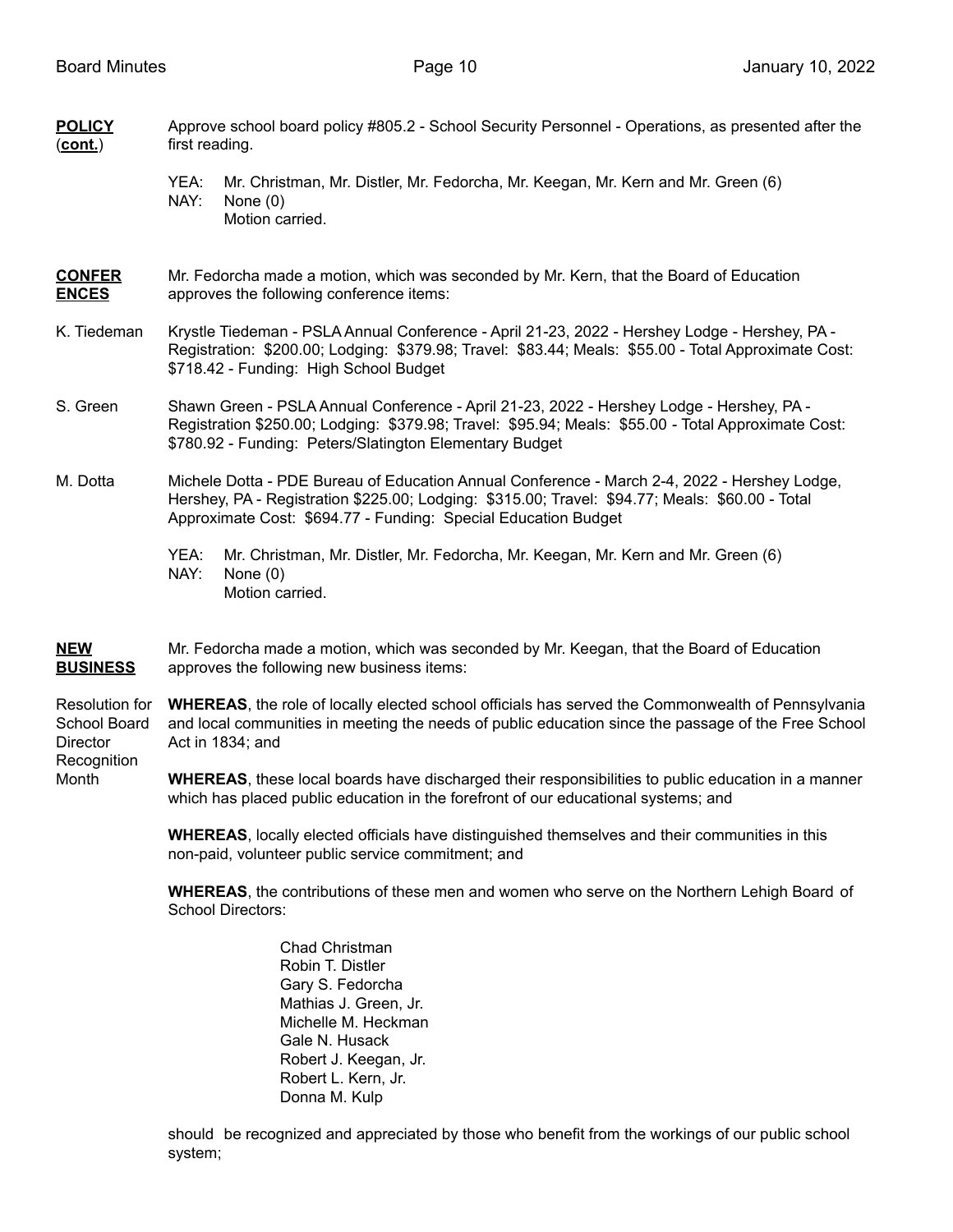| Resignation<br>of G. Jones                                 | Accept the resignation of Gwyneth A. Jones as Tax Collector of the Borough of Slatington, effective<br>January 1, 2022.                                                                                                                                                               |  |  |  |
|------------------------------------------------------------|---------------------------------------------------------------------------------------------------------------------------------------------------------------------------------------------------------------------------------------------------------------------------------------|--|--|--|
| Abatement/<br>Exoneration                                  | Approve abatement/exoneration requests of per capita taxes, for the residents that fall within the<br>guidelines, as presented.                                                                                                                                                       |  |  |  |
| <b>Bills</b>                                               | 1. General Fund months of December 2021 and January 2022<br>2. Cafeteria Fund months of December 2021 and January 2022                                                                                                                                                                |  |  |  |
| List of                                                    | Approve the Following List of Bills:                                                                                                                                                                                                                                                  |  |  |  |
|                                                            | 3. NLHS Student Scholarship Account month of December 2021<br>NLHS Student Activities/Clubs Account month of December 2021<br>4.                                                                                                                                                      |  |  |  |
|                                                            | 1. General Fund Account months of September, October, November, and December 2021<br>2. Cafeteria Fund Account months of July, August, September, October, November and December<br>2021                                                                                              |  |  |  |
| Financial<br>Reports                                       | Approve the Following Financial Reports:                                                                                                                                                                                                                                              |  |  |  |
| <b>FINANCIAL</b>                                           | Mr. Distler made a motion, which was seconded by Mr. Fedorcha that the Board of Education<br>approves the following financial items:                                                                                                                                                  |  |  |  |
|                                                            | YEA:<br>Mr. Christman, Mr. Distler, Mr. Fedorcha, Mr. Keegan, Mr. Kern and Mr. Green (6)<br>NAY:<br>None $(0)$<br>Motion carried.                                                                                                                                                     |  |  |  |
| Director of<br><b>Bus. Affairs</b><br>Compensation<br>Plan | Approve the new Compensation Plan between the Northern Lehigh School District and the Director of<br><b>Business Affairs.</b>                                                                                                                                                         |  |  |  |
|                                                            | Mr. Green noted that there were five additional days put into the contract for administrators. That was<br>not in the copy of the contract that was received. A total of 25 vacation days.                                                                                            |  |  |  |
| Administrator<br>Plan                                      | Approve the new Administrator Compensation Plan between the Northern Lehigh School District and<br>Compensation the Northern Lehigh Middle Level Management Team.                                                                                                                     |  |  |  |
|                                                            | <b>FURTHER RESOLVE</b> that this proclamation be communicated to all school districts,<br>school officials and local communities in a planned program which brings visibility and awareness of the<br>role of locally elected school officials to the citizenry of this commonwealth. |  |  |  |
| <b>NEW</b><br><b>BUSINESS</b><br>(cont.)                   | NOW THEREFORE BE IT RESOLVED that the Board of Directors of the Pennsylvania School Boards<br>Association hereby proclaims the month of January as School Director Recognition Month in this<br>commonwealth; and                                                                     |  |  |  |

entitled the "Taxpayer Relief Act" (hereinafter "Act 1");

**WHEREAS,** Act 1 requires school districts to limit tax increases to the level set by an inflation index unless the tax increase is approved by voters in a referendum or the school district obtains from the Department of Education or a court of common pleas certain referendum exceptions;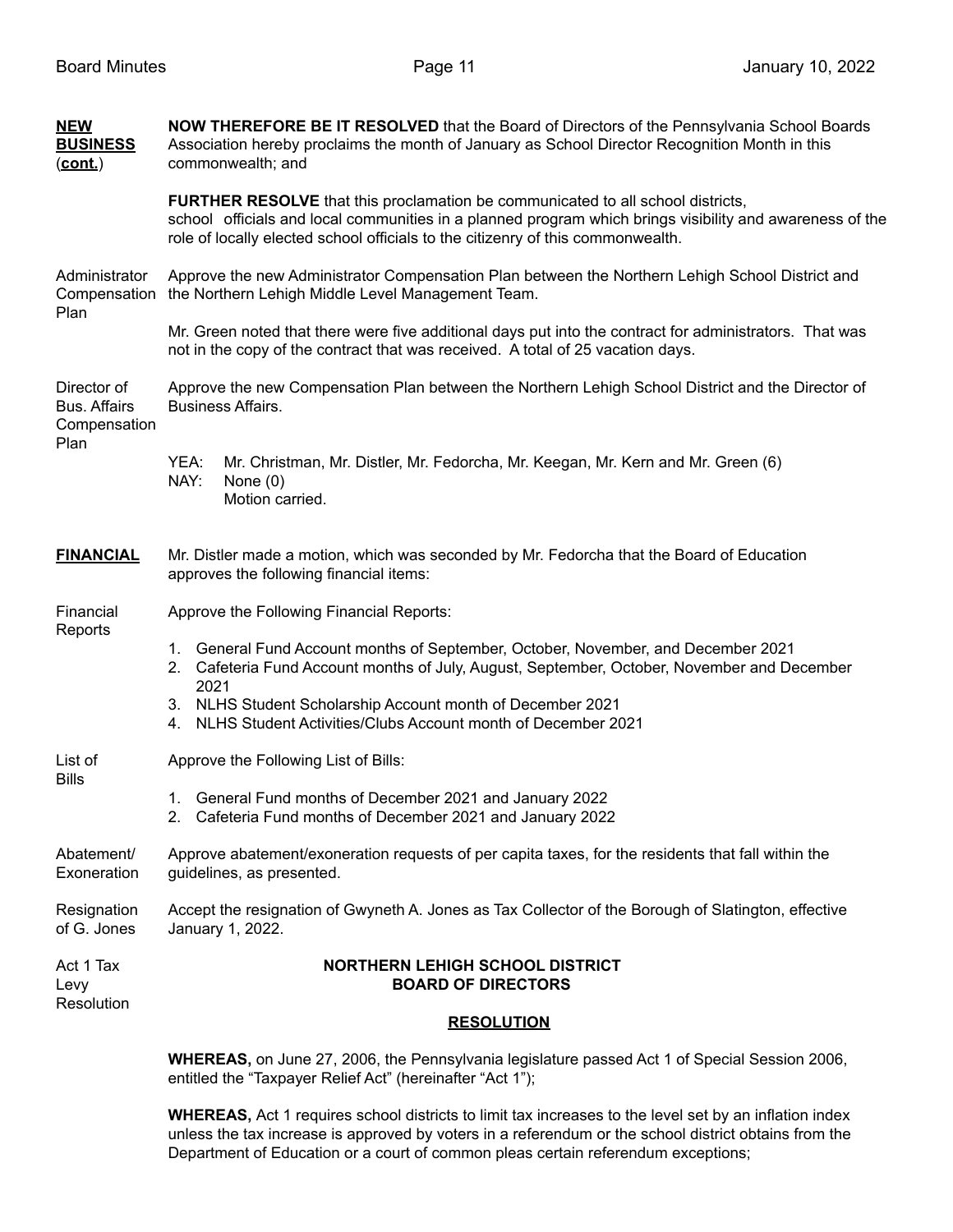**FINANCIAL WHEREAS,** Act 1 does, however, allow a board of school directors to elect to adopt a resolution (**cont.**) indicating that it will not raise the rate of any tax for the support of the public schools for the following fiscal year by more than its index, provided this resolution must be adopted no later than 110 days prior to the date of the election immediately preceding the upcoming fiscal year;

**WHEREAS**, the Northern Lehigh School District index for the 2022-2023 fiscal year is 4.6%;

**WHEREAS,** the Northern Lehigh School District Board of Directors has made the decision that it shall not raise the rate of any tax for the support of the Northern Lehigh School District for the 2022-2023 fiscal year by more than its index.

**AND NOW,** on this 10th day of January 2022, it is hereby **RESOLVED** by the Northern Lehigh School District (hereinafter "District") Board of Directors (hereinafter "Board") the following:

- 1. The Board certifies that it will not increase any school district tax for the 2022-2023 school year at a rate that exceeds the index as calculated by the Pennsylvania Department of Education.
- 2. The Board certifies that it will comply with the procedures set forth in Section 687, of the Pennsylvania Public School Code (hereinafter "School Code"), 24 P.S. §6-687, for the adoption of its proposed and final budget.
- 3. The Board certifies that increasing any tax at a rate less than or equal to the index will be sufficient to balance its final budget of the 2022-2023 fiscal year.
- 4. The Administration of the District will submit the District's information on a proposed increase in the rate of a tax levied for the support of the District to the Pennsylvania Department of Education on the uniform form prepared by the Pennsylvania Department of Education no later than five days.
- 5. The Administration of the District will send a copy of this Resolution to the Pennsylvania Department of Education no later than five days after the Board's adoption of this Resolution.
- 6. The Board understands and agrees that by passing this Resolution it is not eligible to seek referendum exceptions under Section 333(f) of Act 1 and is not eligible to request approval from the voters through a referendum to increase a tax rate by more than the index as established for the 2022-2023 fiscal year.
- 7. Once this Resolution is passed, the Administration of the District is not required to comply with the preliminary budget requirements set forth in paragraphs (a) and (c) of Section 311 of Act 1. Provided, however:
	- (a) The Board understands and agrees that, upon receipt of the information submitted by the District as set forth in paragraphs 4 and 5 above, the Pennsylvania Department of Education shall compare the District's proposed percentage increase in the rate of the tax with the index.
	- (b) Within ten days of the receipt of this information, the Pennsylvania Department of Education shall inform the District whether its proposed tax rate increase is less than or equal to the index.
	- (c) If the Pennsylvania Department of Education determines that the District's proposed increase in the rate of the District's tax exceeds the index, the District is subject to the preliminary budget requirements as set forth in paragraph (a) and (c) of Section 311 of Act 1.